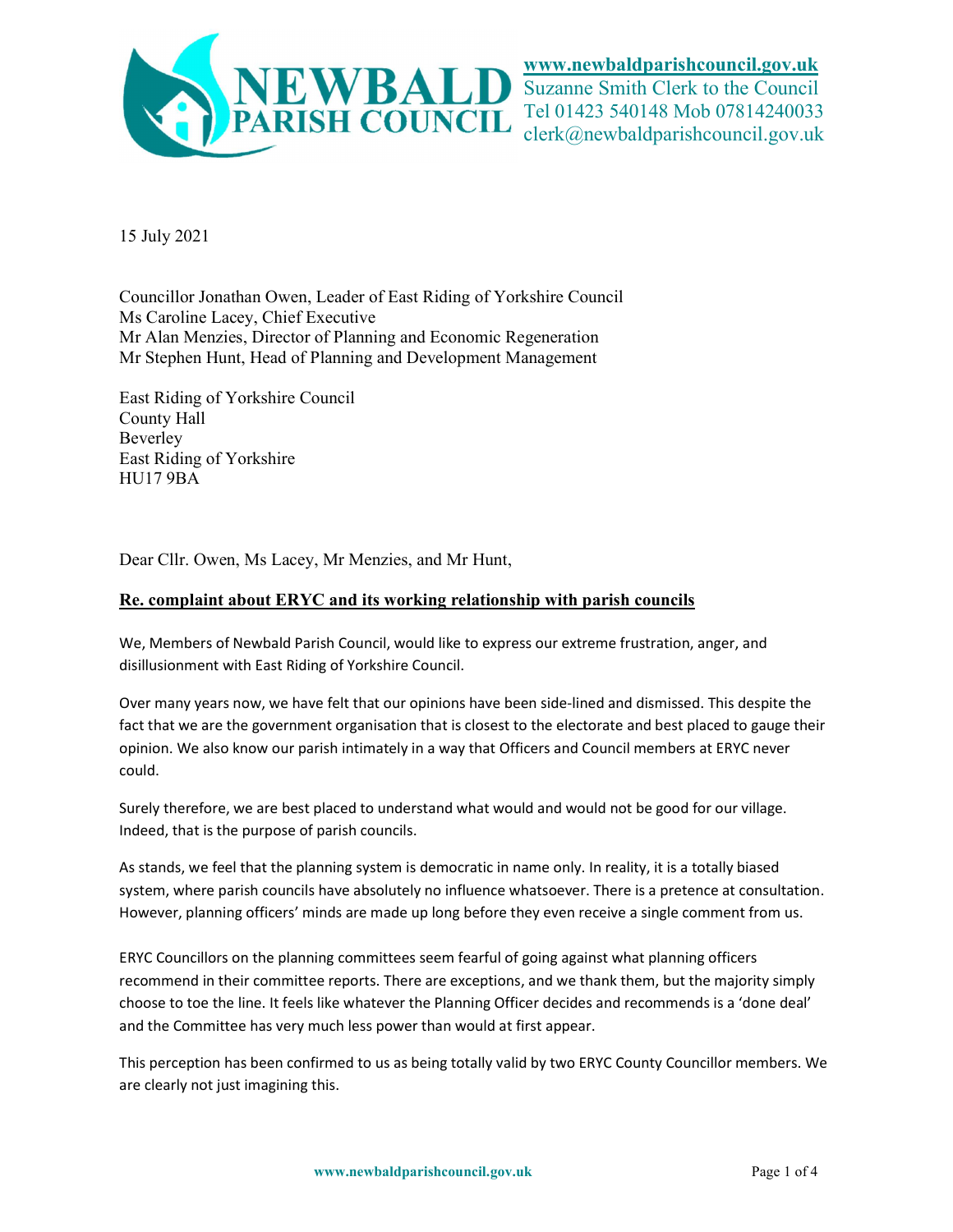As for the Planning Officers, it feels like they work with the developers to find a way to make a development happen, rather than assessing properly whether or not the development is appropriate in the first place. They take every objection we make and see what they can say to get round it, so they can achieve their goal of getting the development passed.

We know that at the heart of the planning system is a 'presumption in favour' of planning applications, which comes down from Government level. However, that should not mean that where planning applications contravene many planning regulations and have multiple material planning considerations speaking against them, that they should get through regardless.

Surely there must be a line beyond which you choose to protect the beautiful East Riding of Yorkshire against totally unsuitable developments rather than pursuing a policy of development at all costs?

Could it be that ERYC is fearful of the money developers have to employ barristers to fight their corner?

As you know, there is no right for objectors to appeal when they think that planning permission has been granted inappropriately. Therefore, it is imperative that the initial planning process is transparent, fair, and balanced.

In the last few months, the parish of Newbald has had planning permission for 2 very significant developments imposed on it. Our historic, rural, and picturesque parish will sadly be all the poorer for it. We await them with dread.

## Intensive factory pig farm (20/001149/PLF)

A beautiful wildlife haven on a popular walking route is set to be destroyed to accommodate a toxic and cruel pig facility, which will see pigs kept in small pens indoors with no access to outdoors. The developer avoided the need for environmental assessments and permits by keeping the number of pigs just below the 2000 threshold at 1990.

At a time when climate change is a massive concern for all, this farm will pollute the air, contribute to greenhouse gases, create highway chaos, and destroy residential amenity. This despite the fact that Government policy is to make the country as green as possible, as evidenced by the Environment Bill currently passing through Parliament. This Bill puts into practice the Environmental Plan 'A Green Future' published by the Government in 2018.

ERYC likes to talk about its environmental credentials. Where were these when it passed this development?

There was massive local opposition to this development and the parish council objected strongly and at length. So dismayed were some residents about the approval, despite all the material planning considerations that speak against it and the apparent breach of planning law, that they are now pursuing a judicial review through the courts. However, we know that, even if the judicial review finds in favour of the applicants, it will not actually change the outcome. The development will still most almost certainly go ahead.

## Housing Development 20/03469/PLF

A housing development has just been given planning permission right at the very heart of our village.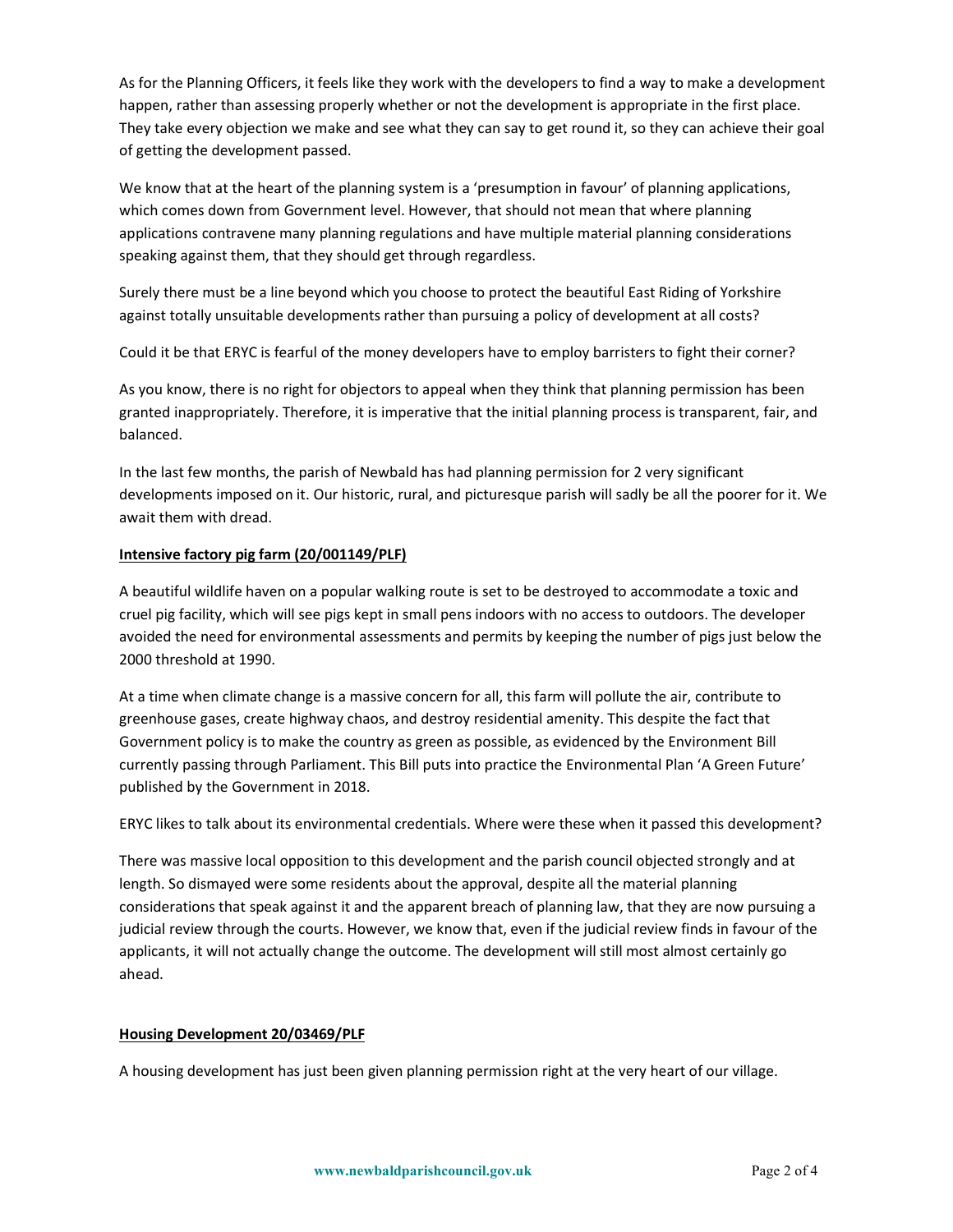This will be outside the development limit set by ERYC's own Local Plan and in a conservation area. The properties will be connected to an already overloaded sewage system, which sees our village enduring sewage floods on a regular basis.

The buildings will be made from materials which ERYC's own Conservation Officer deemed to be unsuitable for a conservation area.

Again, Newbald Parish Council objected strongly and at length to this on the grounds of multiple material planning considerations, of which the ones mentioned above are only the start. There were also significant objections received directly from many residents.

Seemingly, the removal of some 'unsightly agricultural buildings' was used to justify this totally inappropriate development being imposed on us.

In giving this development planning permission, ERYC broke many of its own rules.

- 1) This housing scheme is outside the development limits in the Local Plan. Therefore, there should have been a presumption against development.
- 2) There are no exceptional circumstances listed in Policy S4 of the Local Plan to justify the approval of this housing scheme outside of the development limit.
- 3) The Committee report written by the Planning Officer did not accept the Conservation Officer's report which criticised the development. Special regard should have been given to enhancing the conservation area by reason of the Planning [Listed Buildings and Conservation Areas] Act 1990.
- 4) The development breaches Policy H2. No affordable housing will be provided, despite that being what is needed in this village. The promised commuted sum is no substitute.
- 5) The development breaches Policy H1. The housing mix consists only of very expensive 3-4 bedroomed houses.
- 6) There is significant flood risk at the entrance to the new housing development, which is a very important material planning consideration speaking against it.
- 7) The Officer's report stated "...objections do not tip the balance against a favourable recommendation". This was the wrong approach and used the wrong starting point.

How can planning permission be granted to such schemes which are so blatantly not in the village's interest and which breach so many material planning considerations?

How can we possibly have faith in the planning system - that our objections will be heard and truly considered? We take the time to comment extensively to ensure our residents' views are represented, yet our very valid concerns appear to fall on deaf ears.

A huge amount of tax payers' money is spent on creating the Local Plan, only to have your own Planning Officers ride roughshod over it and treat our opinions with contempt. The majority of Councillors on the Planning Committee then just fall into line with whatever the Planning Officer recommends in his/her Committee Report.